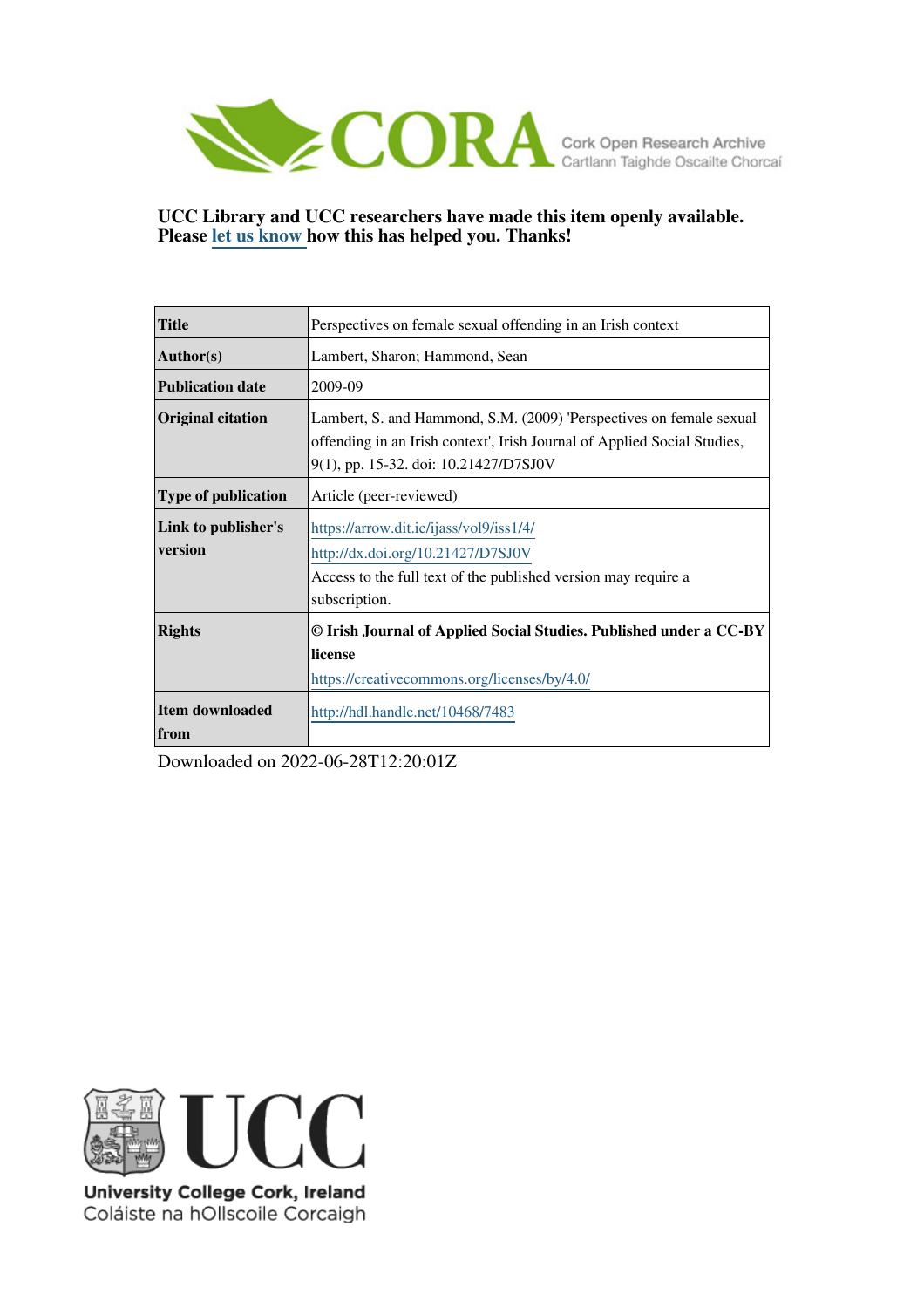# **[Irish Journal of Applied Social Studies](https://arrow.dit.ie/ijass)**

**Est 1998. Published by Social Care Ireland**

[Volume 9](https://arrow.dit.ie/ijass/vol9) | [Issue 1](https://arrow.dit.ie/ijass/vol9/iss1)

2009-01-01

# Perspectives on Female Sexual Offending in an Irish Context

Sharon Lambert *University College Cork*, sharonbernlambert@hotmail.com

Sean Hammond *University College Cork*, sean.hammond@ucc.ie

#### Recommended Citation

Lambert, Sharon and Hammond, Sean (2009) "Perspectives on Female Sexual Offending in an Irish Context," *Irish Journal of Applied Social Studies*: Vol. 9: Iss. 1, Article 4. doi:10.21427/D7SJ0V Available at: https://arrow.dit.ie/ijass/vol9/iss1/4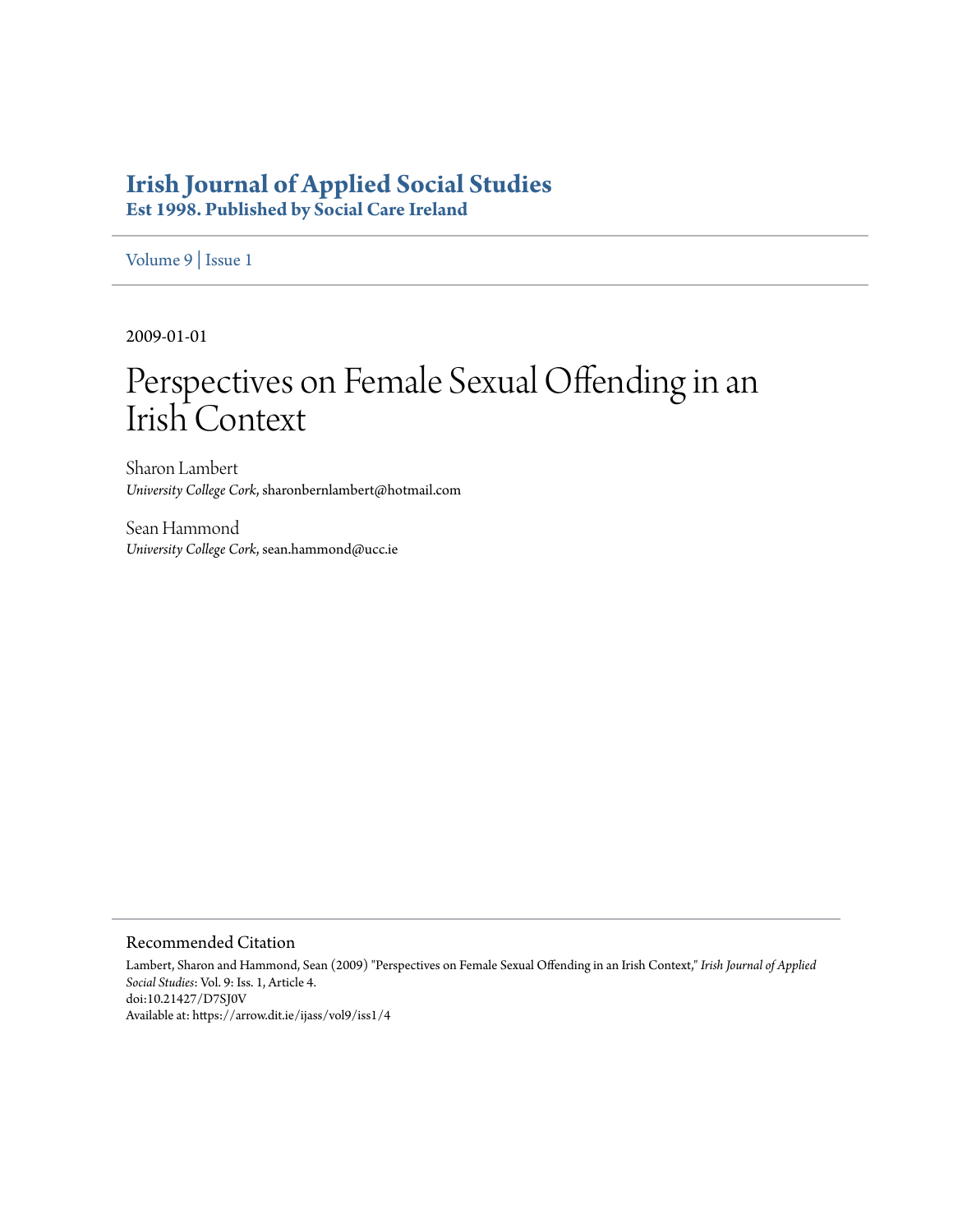# **Perspectives on female sexual offending in an Irish context**

Sharon Lambert & Sean Hammond Department of Applied Psychology, University College Cork Sharonbernlambert@hotmail.com, Sean.Hammond@ucc.ie

© Copyright Irish Journal of Applied Social Studies ISSN 1393-7022 Vol. 9(1), 2009, 15-32

# **Abstract**

The issue of child sexual abuse perpetrated by women has received little recognition by researchers and when the subject is addressed it is often dismissed as being a rare event. It is only in the last decade that greater interest has been shown in the area of female-perpetrated sexual abuse of children. This is due to the dramatic increase of research into all types of sexual offending and the decrease in the taboo surrounding victimisation. Current literature in the area has largely looked at the development of typologies and establishing prevalence rates. More recently research has focused on 'barriers' to recognising this type of abuse. The purpose of this paper is to identify Irish perspectives on female sexual abusers and how this relates to the current literature. A questionnaire was distributed to health care professionals and volunteer workers in children's charities. The results indicate that there is confusion about how to manage female sexual abusers and this is similar to other research findings in the area.

Key Words: Female Sex Offenders, Child Sexual Abuse

# **Introduction**

Many commentators have argued that sexual contact between women and children is relatively low when compared with male contacts and this is not disputed (Finkelhor & Russell, 1984; Davin, Hislop & Dunbar, 1999; Bunting, 2005). However this does not suggest that there should be unwillingness to research and understand the issues involved in the area of female perpetrated child sexual abuse (Denov, 2004).

According to a recent report by Bunting (2005, p. 4), there is "evidence of a wide variety of sexual offences known to have been committed by females … these range from voyeurism & inappropriate touching to rape, penetration with objects and ritualistic, sadistic sexual abuse". The purpose of this paper is to establish attitudes and knowledge of female child sexual abuse in Ireland. This was achieved by distributing a questionnaire to social workers, psychologists and counselors investigating perceptions of characteristics of offenders, typologies, prevalence rates and current policies and procedures.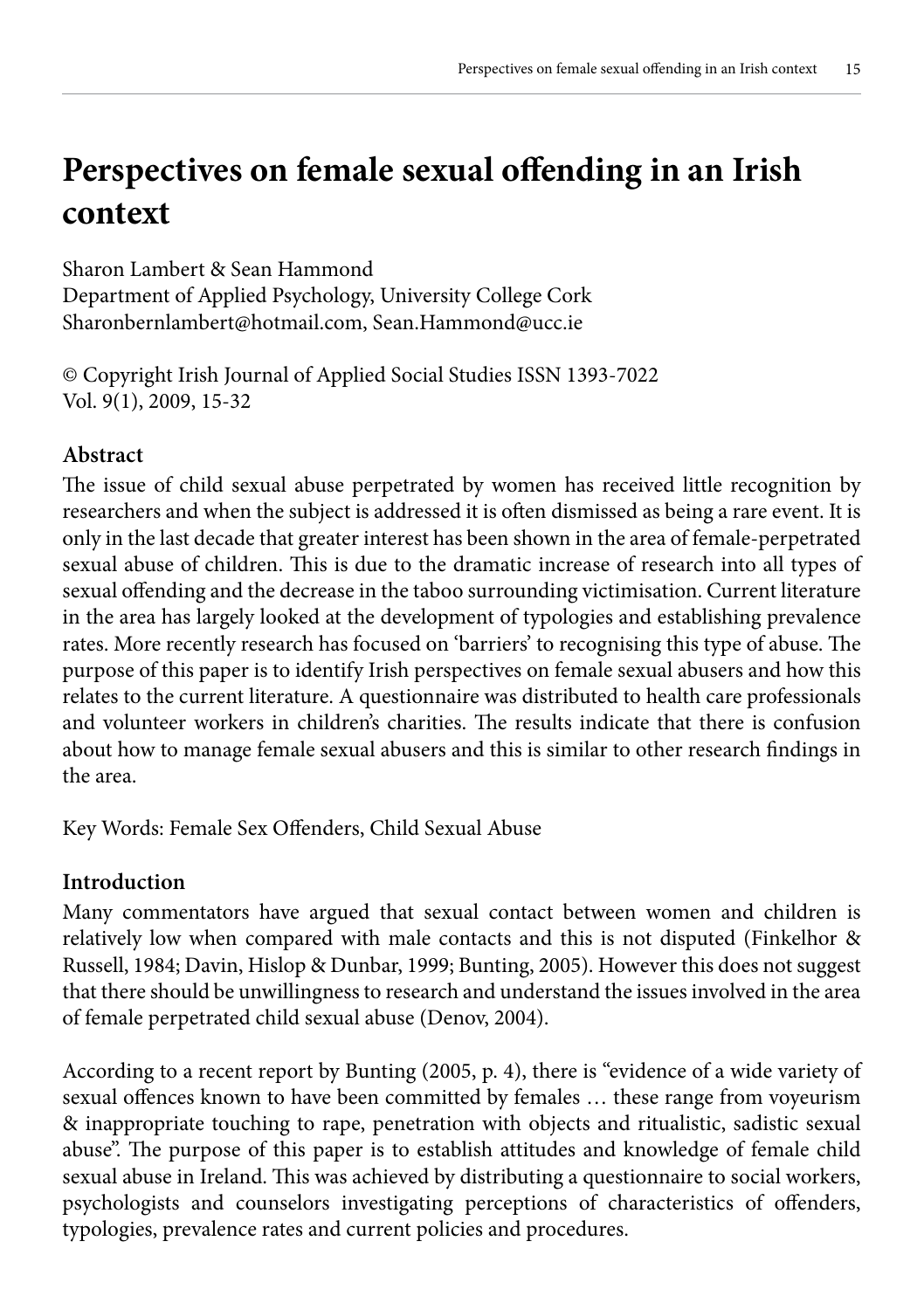Current literature is focused on two main areas: the development of a typology and investigations of the prevalence of female perpetrated child sexual abuse. One of the most influential researchers in this area has been Matthews as she created one of the first typologies of female sexual offenders and developed a treatment program for female sexual offenders in Minneapolis (Matthews, Matthews & Speltz, 1991). The typology contains three categories. The Teacher/Lover generally becomes involved with prepubescent and adolescent females and views herself as a peer. She is likely to have a recent history of abusive, unfulfilled or failed peer relationships. The Predisposed offender has usually been the victim of severe emotional, physical or sexual abuse as a child. The Male-Coerced adult female acts initially with a male who has previously abused children. She exhibits a pattern of extreme dependency and nonassertive behaviour. A number of other similar typologies have been proposed (for example, Saradjian, 1996; Green & Kaplan, 1994; Vandiver & Kercher, 2004).

Research has also attempted to establish the prevalence of female child sexual offending. In a study of child sex abuse victims, Finkelhor & Russell (1984) stated that female offenders accounted for five per cent of the sexual abuse perpetrated against females and 20% of the abuse against males. Cavanagh Johnson (1989) investigated children who molest other children and found that females committed 21.6% of the abuse. Davis & Leitenberg (1997) state that females perpetrate less than five per cent of sexual abuse while Johnson & Shrier (1987) report that the figure is less than two per cent. Data has also been collected in Irish settings; the Dublin Rape Crisis Centre (2005) reported that 3.8 per cent of their clients had reported abuse by either their mother or another female relative. The Sexual Abuse and Violence in Ireland (SAVI) Report noted that seven per cent of the child abuse in their sample had been perpetrated by a lone female and a further four per cent by a female coperpetrating with a male (McGee et al., 2002).

However, the prison based research should be viewed with caution as a number of limitations exist. Much of the data collected was from convicted offenders, (for example Faller, 1995; Green & Kaplan, 1994) thus results may have been affected by their parole status, as those hoping for release may minimise their behaviours. In addition, issues such as substance abuse and low levels of education) brings these women to the attention of the authorities and thus they may not be representative of all female sexual abusers. The sample size of female child sexual abusers is small as only a small number of women are convicted. There is a minimization of responsibility in typologies and theories as the abuse perpetrated by women is attributed to their personal problems. A lack of research into deviant arousal patterns and sexual interest in women is of major concern and is required in order to develop our understanding of the area. A common feature of the male sex offender literature is the focus on the link between deviant sexual interest and sexual offending, especially with reference to the management of relapse prevention. However, deviant arousal in women is rarely discussed. A study by Lambert and O'Halloran (2008) of an online forum for women who are sexually attracted to children revealed that women expressed a sexual interest in children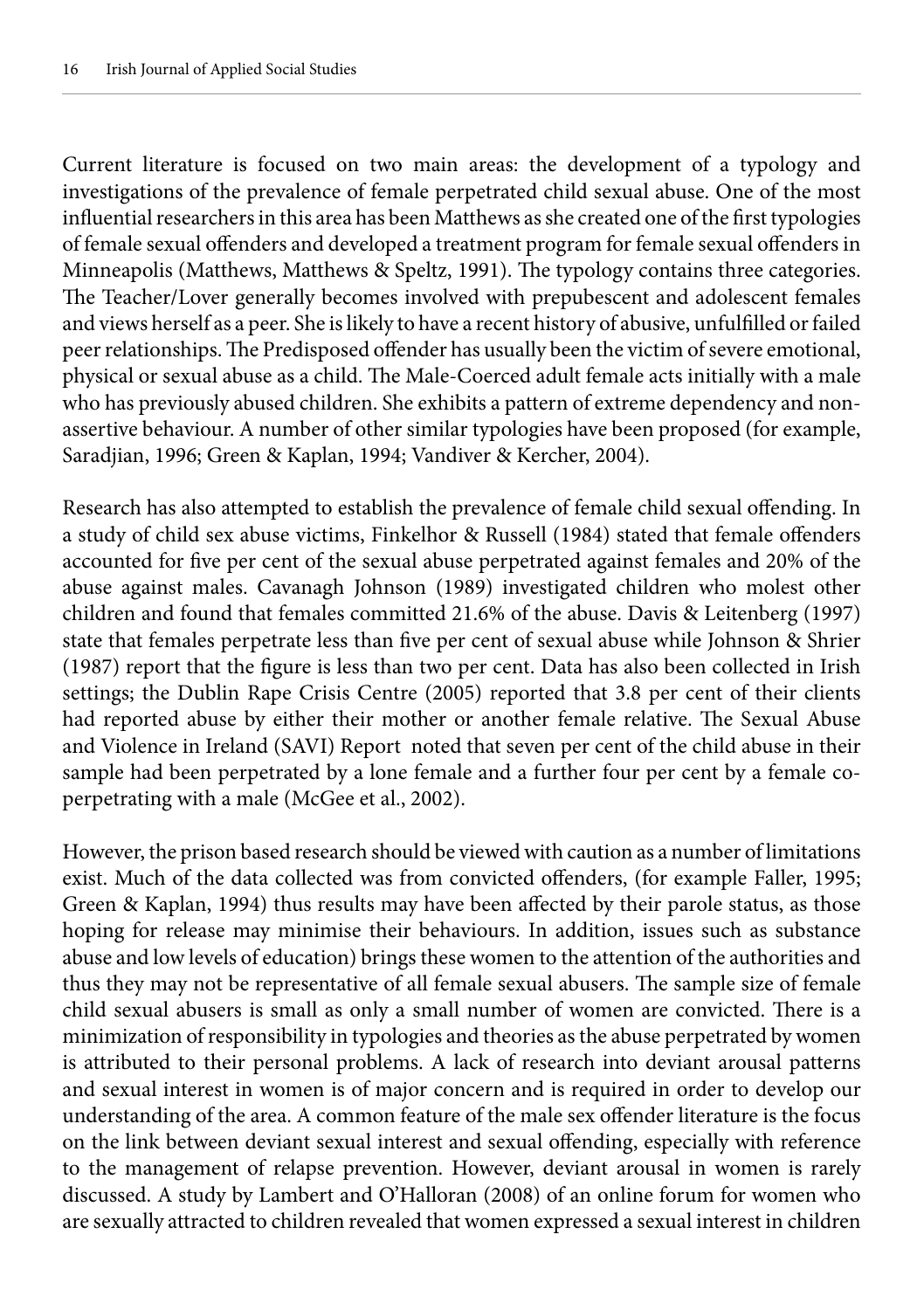and reported experiencing deviant arousal patterns. In addition, a number of researchers argue that a range of 'recognition barriers' exist which prevent the detection of female sexual abusers such as a perception that women cannot commit sexual abuse (Denov, 2001; Mendel, 1995; Krug, 1989). These will be discussed in more detail below.

In recent years a number of studies have looked at attitudes of professionals towards female child sexual offenders and these studies have reported that a gender bias exists. For example, Hetherton and Beardsall (1988) conducted a study in the UK to investigate if the gender of the perpetrator made a difference to child protection professionals. Their results indicated the following five main points. Firstly, professionals viewed abuse by women as less serious. Offending behaviours were classed as inappropriate as opposed to criminal. Imprisonment was considered more appropriate for males than females. Registration of the case as sexual abuse was also considered more appropriate with males than females. Finally, social services involvement was deemed to be more appropriate in cases where the abuser is male rather than female. They argue that attribution processes operate to bring women's deviant behaviour into congruence with traditional sex role expectations, that is, 'the woman as nurturer'. This implies that recognition of female perpetrated sexual abuse is impeded by idealised beliefs about women, which dictate that females, and particularly mothers, are incapable of sexually abusing children. Hetherton (1999, p.161) argued that the "idealisation of women has a role in the minimisation of child sexual abuse by females". She proposes several common beliefs that allow this to occur: child sexual abuse is a problem perpetrated by men, sexual behaviour by women towards children is subtle not serious, these women must be 'mad' or not in control of their behaviours. More recently, Denov (2001) examined professional perspectives on female sexual offending and argued that efforts are made either consciously or unconsciously to realign the offender and her offences with more culturally acceptable notions of female behaviour.

In recent years the research surrounding female child sexual offenders has expanded to include a focus on the victims of these offenders. There are a number of areas of interest to those involved in researching victims of female perpetrated child sexual abuse. The gender and age of the victims and their relationship to the offender have been investigated (Denov, 2004; Rosencran, 1997). In addition, researchers have also looked at the impact on victims and their disclosure to professionals (Denov, 2004; Elliott, 1997). A number of reviews and research studies have concluded that girls are more likely to be the victims of sexual abuse irrespective of the perpetrator's gender (Grayston & De Luca, 1999; Faller, 1987). Rudin, Zalewski and Bodmer-Turner's (1995) comparative study of male and female sex offenders revealed that 62% of the female perpetrators' victims were female. Faller's (1987) study of a clinical sample of women who had sexually abused revealed that over sixty four per cent of the victims were female. However, Faller's (1995) study of an equivalent sample showed that 50% of her sample had abused both male and female children, 40% had abused females only and 10% had abused males only. With regard to age, it has been reported that the victims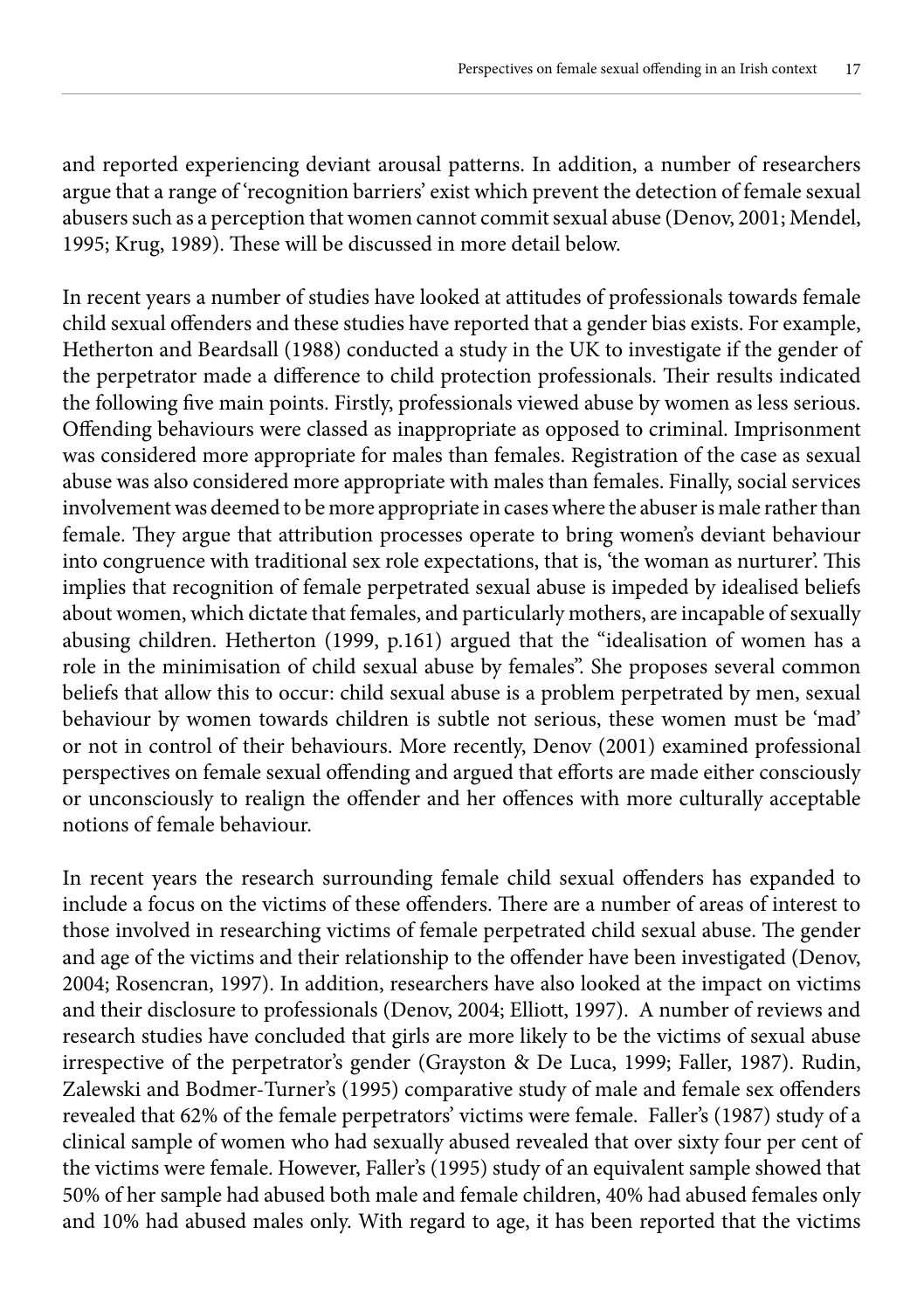of female abusers tend to be younger than those of males and that the abuse tends to last for a longer period of time (Saradjian, 1996; Faller, 1987). Faller (1987) concluded that the average age of a female offender's victim was 6.4 years while for a male offender the average victim age was eight years. In a study of victim's perspectives, Denov (2004) reported that the average age of the onset of abuse by females was five years with ages ranging from three to 16. The average duration of the abuse was a period of seven years ranging from three to eleven years. One of the consistent findings in this area is that females are more likely than males to commit intrafamilial abuse. Allen's (1991) comparative study of male and female offenders found that 70% of the female's victims were immediate family members or close relatives in comparison to 59% of the male offender's victims. This finding has been replicated by many other researchers and it is postulated that this offender victim relationship makes recognition and disclosure much more difficult than for those abused outside of the family setting (Saradjian, 1996; Denov, 2004; Elliott, 1997).

The emotional and psychological impact on the victims of female abusers has also been investigated as has victims' experiences of disclosure to professionals. Victims of female perpetrated abuse display similar symptoms to victims of male abuse such as emotional and behavioural difficulties, low self esteem, anger, self harm and substance abuse problems (Hislop, 2001). However, the literature has also reported that some differences exist between the victims of male and female abusers such as increased stigma and isolation as a result of the taboo surrounding female abusers (Bunting, 2005). Denov (2004) reported that victims had difficulty perceiving the behaviour as abuse as it was often accompanied by great affection and nurturing. Hislop (2001) conducted a review of the literature and concluded that victims of female abusers have greater difficulty disclosing because of the silence that surrounds this type of abuse.

As stated previously, a number of studies have explored the attitudes of professionals toward female sexual abusers and their victims (Elliot, 1997; Denov, 2004). Denov (2004) specifically investigated victims' experiences of disclosing female perpetrated abuse to professionals and the subsequent impact of those disclosures. Less than half of the victims interviewed had experienced a positive response from the professionals to whom they disclosed. The participants reported the following negative responses: resistance to discussing the abuse, being uncomfortable with the disclosure, expressions of shock, minimisation and disbelief (Denov, 2004). Those victims who received a positive response from the professionals felt reassured and stated that this helped with the healing process. However, for some, the lack of support led them to question and deny the abuse.

Elliott (1997) suggests the rejection felt by survivors of female perpetrated sexual abuse is a result of the unwillingness of child protection services and the therapeutic community to ask questions related to this issue. In Elliott's experience with victims they often report that they are met with disbelief when they disclose the gender of the perpetrator to be female. Victims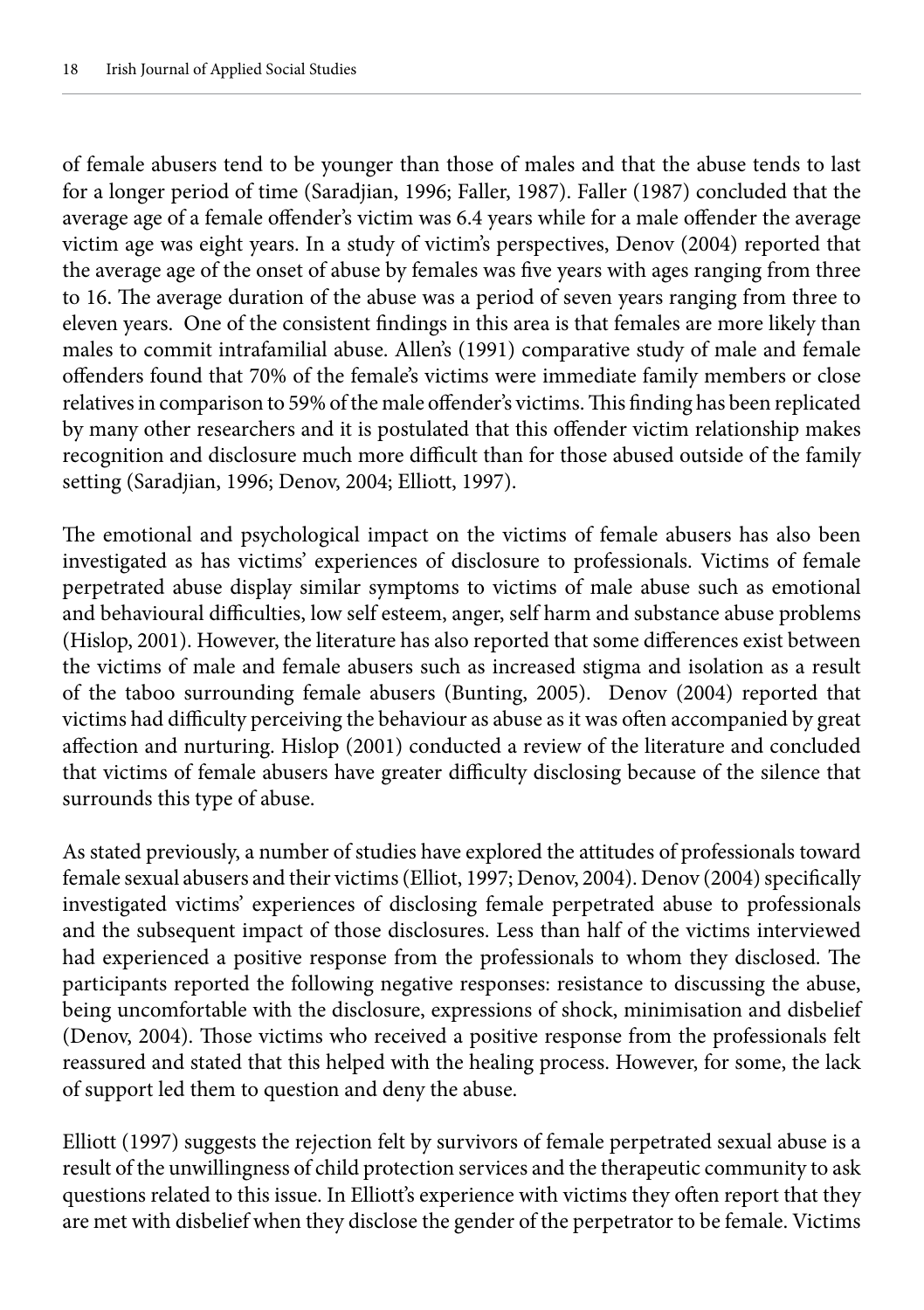can also have sex role expectations, they may see the woman as a caretaker, and thus when abuse does occur it leads to confusion. Consequently these victims often feel even more isolated than those that have been abused by males. This has been supported by many other researchers and it is postulated that the offender victim relationship (characterised by earlier onset, longer duration and more likely than male to be interfamilial) makes recognition and disclosure much more difficult (Saradjian, 1996; Denov, 2004; Elliott, 1997). Hislop (2001) conducted a review of the literature and concluded that victims of female abusers have greater difficulty disclosing because of the silence that surrounds this type of abuse. Bunting (2005) also reported that victims experienced increased stigma and isolation as a result of the taboo surrounding female abusers.

Research on victim issues in this area has identified that there are similarities and differences between the victims of male and female sex offenders. The primary difference is the increased sense of isolation and the reactions of professionals to disclosures. This was also noted by the National Society for the Prevention of Cruelty to Children (Bunting, 2005) who commissioned a report on the responses of the UK child protection and criminal justice systems to female sexual offenders. Consequently, they recommended that services should routinely ask whether the offender was male or female in order to demonstrate an acceptance of female perpetrated abuse. It has been noted that professionals are viewed as authoritative and knowledgeable in the eyes of victims and a negative response can contribute to the hurt experienced by the victim, therefore professionals need training specifically related to female sexual offending (Bunting, 2005; Denov, 2004).

The overall conclusions of the NSPCC report (Bunting, 2005) prompted the following recommendations. Statistics need to be refined as the gender of the perpetrator is not always recorded. A need for a specific policy to deal with female abusers was identified. A special interest group on female abusers needs to be developed. Training on female abusers for all appropriate individuals is required; this includes training on the attitudes of professionals and training of voluntary services. Finally, the similarities between female and male offenders should be acknowledged. With this in mind it was considered appropriate to examine the Irish context and Irish perspectives of female perpetrated child sexual abuse.

# **Method**

#### Participants

Three hundred questionnaires were distributed to social workers, counsellors and psychologists working in private, public and voluntary organisations. Eighty six participants (29 per cent) responded. Nineteen counties were represented in the sample, and the male to female ratio was 1:3.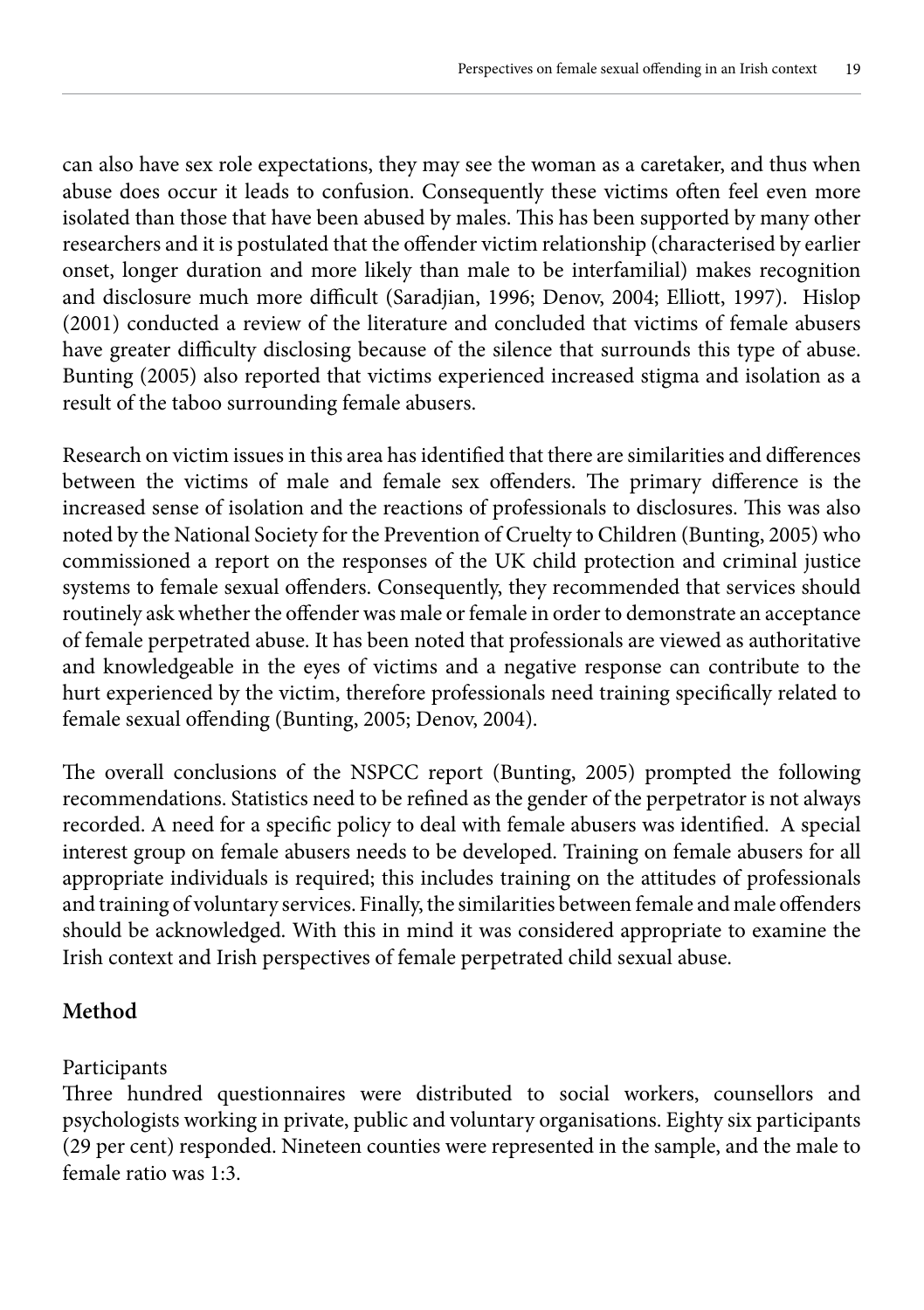#### **Materials**

A questionnaire was designed to elicit information on a number of aspects of attitudes and knowledge about female child abusers. The first section of the questionnaire looked at respondent details (e.g. gender, profession) in order to get a representation of the types of services being provided to both offenders and victims and which services were more likely to be in contact with offenders and their victims. The next two sections asked questions about the characteristics of the victims and the characteristics of sexually abusive females. The final section looked at current policies and procedures in relation to female sexual offending and encouraged respondents to record their views or concerns (additional comments) about the area.

The questionnaire was coded and data was entered into SPSS V12. The questionnaire was anonymous and thus confidentiality was assured. The research design was informed by the Psychological Society of Ireland's Code of Professional Ethics and was approved by University College Cork's Applied Psychology Department's Ethics Committee.

#### Procedure

A review of the literature illustrated a number of gaps in the knowledge relating to female offenders. As a result a questionnaire was constructed to ascertain Irish perspectives of female sexual abusers and/or their victims. Eighty six questionnaires were completed and returned. It was hoped that the sample would incorporate all of the 26 counties in Ireland. Northern Ireland was excluded as the area had been encompassed in a study of female sexual abusers by the NSPCC in the United Kingdom (Bunting, 2005).

The list of Child Protection Social Work Teams for each county was retrieved from the Irish government's information website<sup>1</sup>. This website also provided contact details for the Senior Psychologist in each area and a copy of the questionnaire was posted to each of these psychologists. The National Counselling Service is a Health Service Executive service providing counselling to adults who have experienced sexual abuse and counsellors working in this service were also contacted. The register for The Irish Council for Psychotherapy<sup>2</sup> and The Psychological Society of Ireland<sup>3</sup> (PSI) was also accessed and questionnaires were forwarded via post and email to all registered as counselling and/or clinical psychologists, and those in the PSI who work in the area of child protection.

In addition, a number of head offices for non-governmental agencies were contacted by telephone and permission was sought to distribute the questionnaire to regional branches. These included Barnardos, the Irish Society of Protection of Children (ISPCC), Children at Risk in Ireland (CARI), The National Rape Crisis Network and the One in Four organisation.

 <sup>1</sup> http://www.oasis.gov.ie/health/health\_services\_in\_ireland/health\_boards.html

 <sup>2</sup> http://www.psychotherapy-ireland.com/index.cfm/loc/3/pt/16.htm

 <sup>3</sup> http://www.psihq.ie/find\_psychologist.asp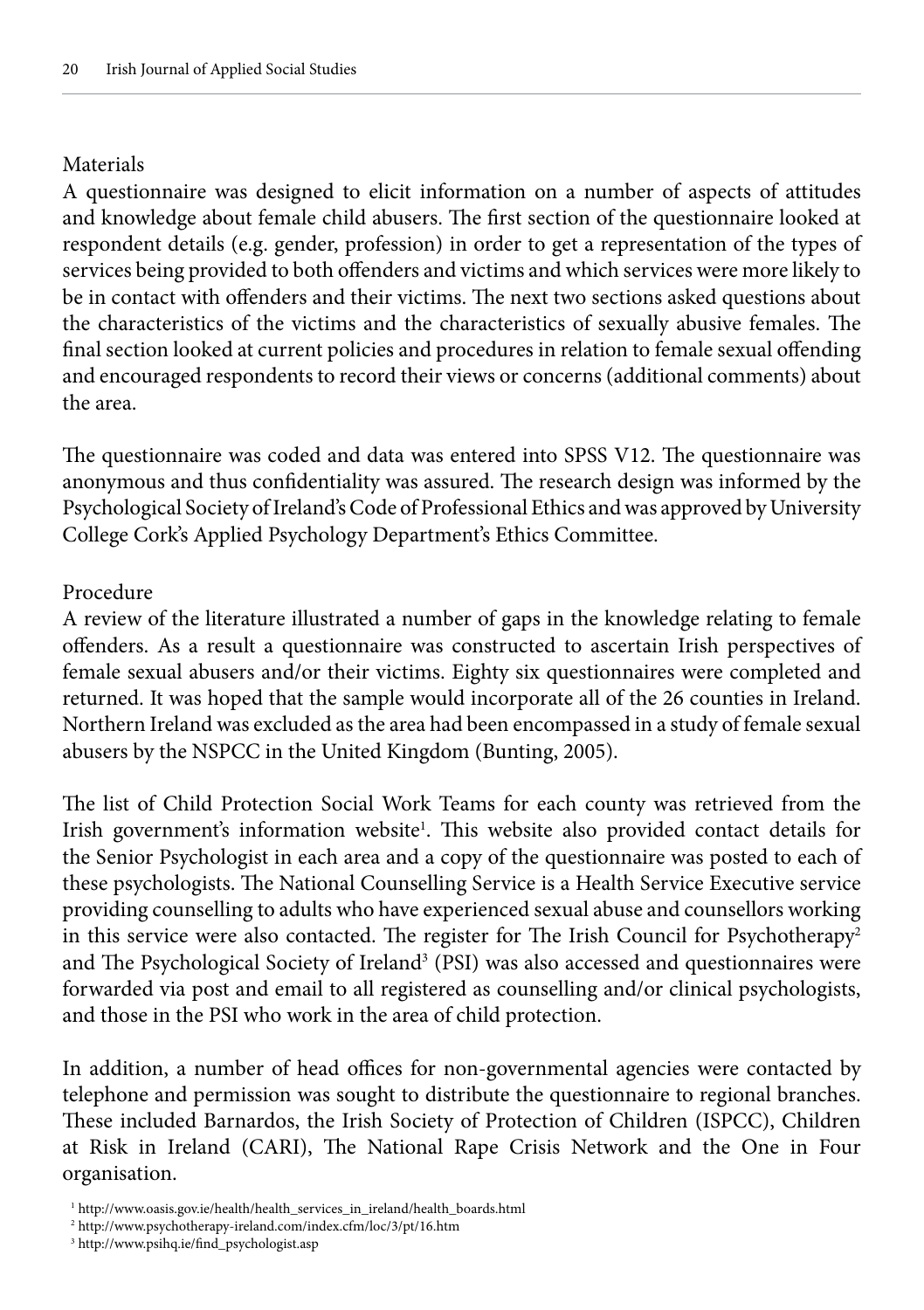The questionnaire was constructed in order to act as a starting point in a wider study of the area. It was hoped that it would identify the current experience of female perpetrated child abuse in Ireland and the results could be compared with findings in female offender literature.

### **Results**

The questionnaire examined five main areas; respondent details, prevalence rates, characteristics of the victims and the characteristics of sexually abusive females, and current policies and procedures in relation to female sexual offending.

#### Respondent Details

Nineteen counties from a possible twenty six were represented in the sample. The breakdown by profession was as follows; counsellors or therapists (23%), psychologists (38%), and social workers (33%). The respondents identified themselves as employed in a state organisation (76%) and the reminder classified themselves as working in 'private and other', ('other' was documented as voluntary organisations).

#### Prevalence Rates

Participants were asked to record if they had contact with female sexual abusers and/or their victims. Sixty per cent of those surveyed had contact with the victims of female sexual abuse while forty four per cent had contact with female perpetrators of sexual abuse. The mean number of victims that workers had encountered in this study was 14 while the average number of offenders encountered was one.

# Characteristics of Offenders and Victims

This section of the questionnaire sought to gain information on a number of aspects; the gender of victims, relationship of offender to victim, typologies of the offenders, types of abusive behaviours reported and characteristics of offenders.

*Victim Gender*: Respondents reported that males constituted 49% of the victims while 48% were female victims.

*Relationship of the Offender* to the Victim: Respondents were asked how they would best describe the relationship an offender had with her victim from a list provided; parent, grandparent, aunt, sibling, teacher, babysitter, neighbour, stranger and other. In the case of 'other', participants were asked to specify. Five participants stated nuns, two listed cousins, a foster sibling, a step-parent, a friend of a parent, daughter of a babysitter and one participant ticked 'other' but did not specify. In total 64 offenders were described.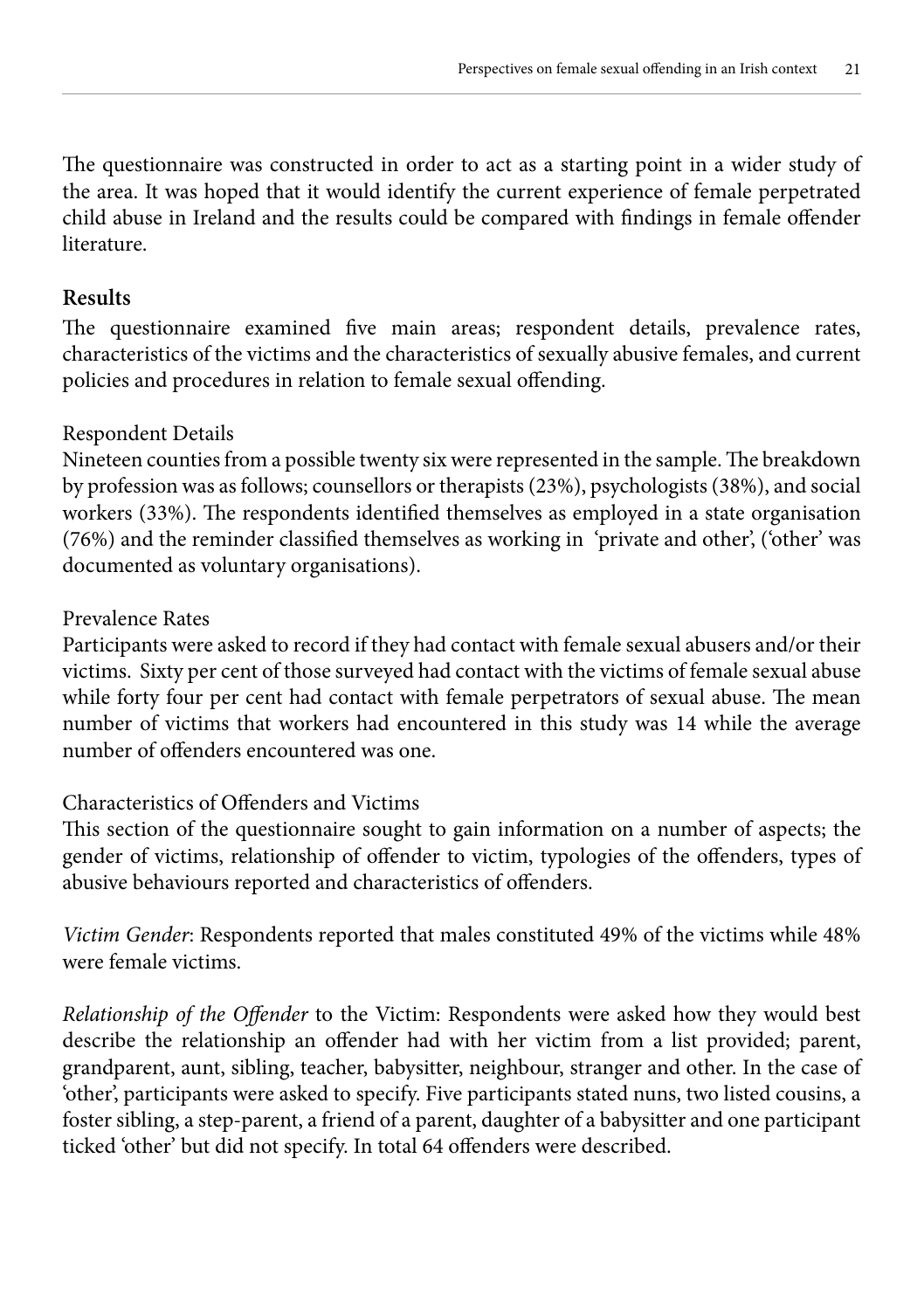



Figure 1 illustrates the extent to which each category was represented. The largest of these is parent followed by babysitter, sibling, neighbour and other.

*Typologies of Offenders:* a large portion of the literature on female sexual abusers has been focused on the development of typologies. In this study the respondents were presented with a list of words that have been used as categories in typologies and asked to indicate which of these best represented their experiences of women who sexually abuse children. The list was as follows; teacher/lover, male coerced, predisposed, psychologically impaired, experimenter, maternal molestation, sexually deviant and other (please specify). The categories were not clearly defined as the researcher sought to ascertain the respondent's perceptions of each category and what labels they would gravitate to. The results are presented in Figure 2.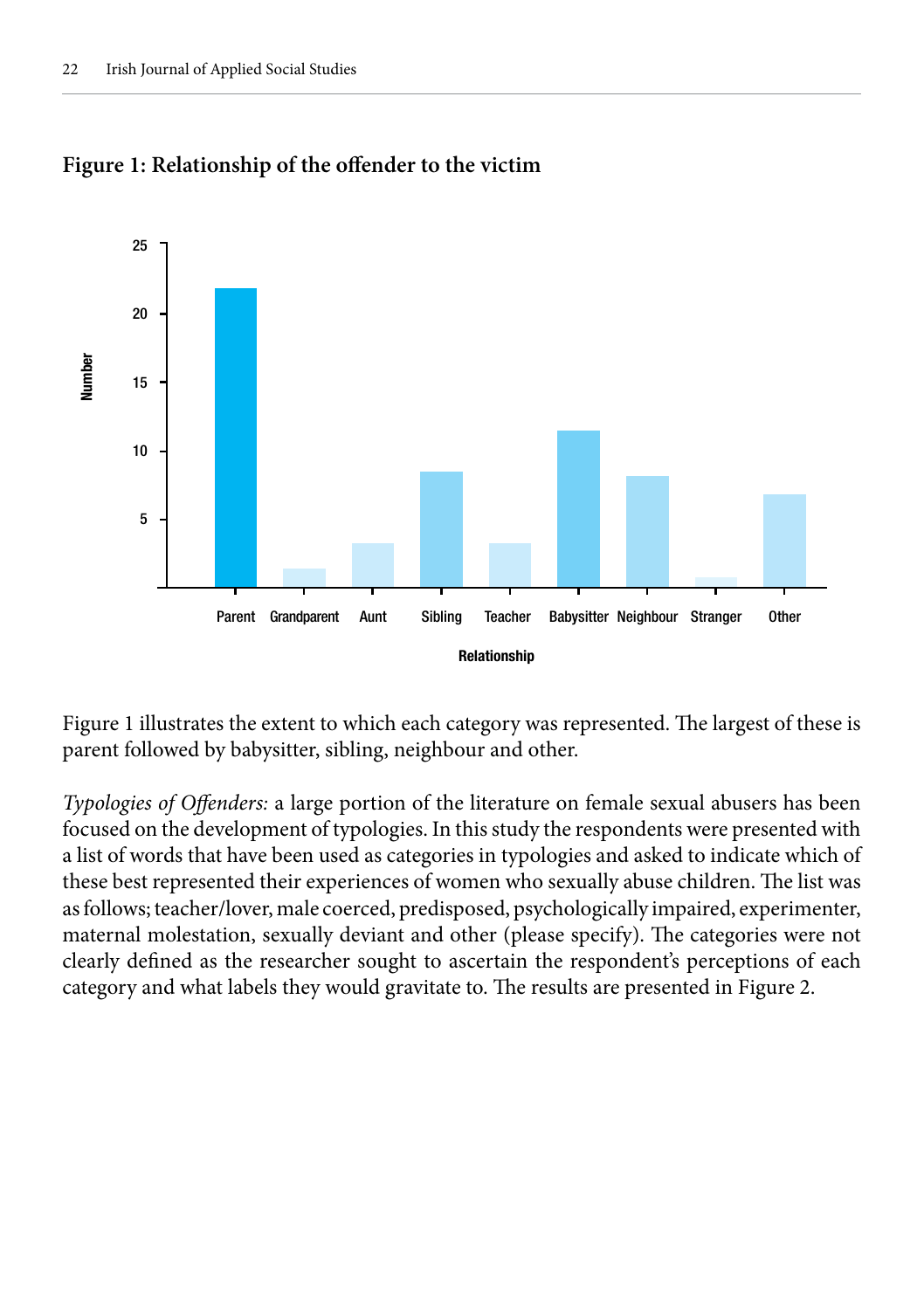



Figure 2 indicates that the female abusers were most likely to be categorised as psychologically impaired. This is a difficult category to decipher as one would need to know if respondents were talking about specific psychological disorders (for example, depression, personality disorders) or if they were alluding to something more general like poor problem solving skills. The next highest category is that of 'predisposed' as a result of the offender being the victim of abuse in her past. It has been argued by many that it is problematic to use this as a typology. The majority of those who are the victims of sexual abuse do not go on to become abusers. A study of the survivors of female sexual abuse reported that less than 15 per cent went on to commit sexual abuse and the majority of this occurred while they themselves were still children (Rosencrans, 1997). Thus, a typology that considers prior victimisation as a causal factor for offending behaviour should be viewed with caution. The third highest category was that of maternal molestation.

*Types of abusive behaviours reported:* There has been a tendency to view women who sexually abuse children as less dangerous than their male counterparts. The behaviours are sometimes classed as 'over-mothering' rather than sexually abusive. This section of the questionnaire sought to identify what types of abusive behaviours had been reported to the professionals. A list of options were provided and respondents were asked to tick those that applied. Again, a section for 'other (please specify)' was included.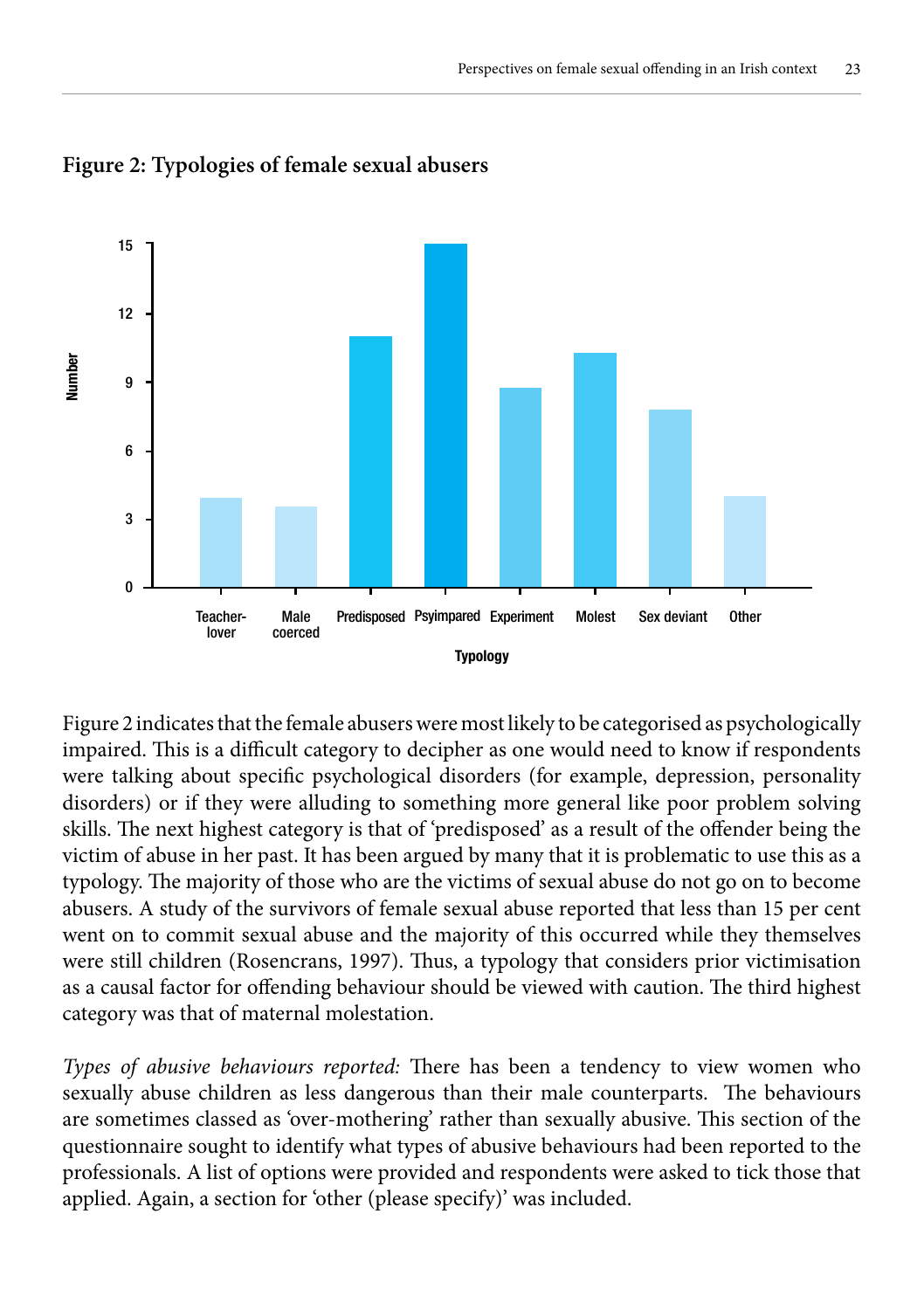All of the behaviours listed were recorded as having being reported, these include; kissing/ fondling, oral sex, sexual violence, genital stimulation, sexual intercourse and group sex. In terms of the 'other' option the following were listed: encouraging child to watch pornography or adults having sex, penetration with objects.

Commonly reported characteristics of female offenders from the research literature were presented and respondents were asked to tick all those that applied to the female child sex offenders they had encountered in their work.



## **Figure 3: Characteristics of female abusers**

As we can see from Figure 3 the characteristics that are commonly associated with male sex offenders, such as low esteem and negative relationships, are the most represented for the female sexual abusers in this sample. Conversely, poor education and substance abusers represent a smaller proportion; this was an interesting finding as the literature has regularly cited these two factors as ranking highly in the biographies of women who sexually abuse children.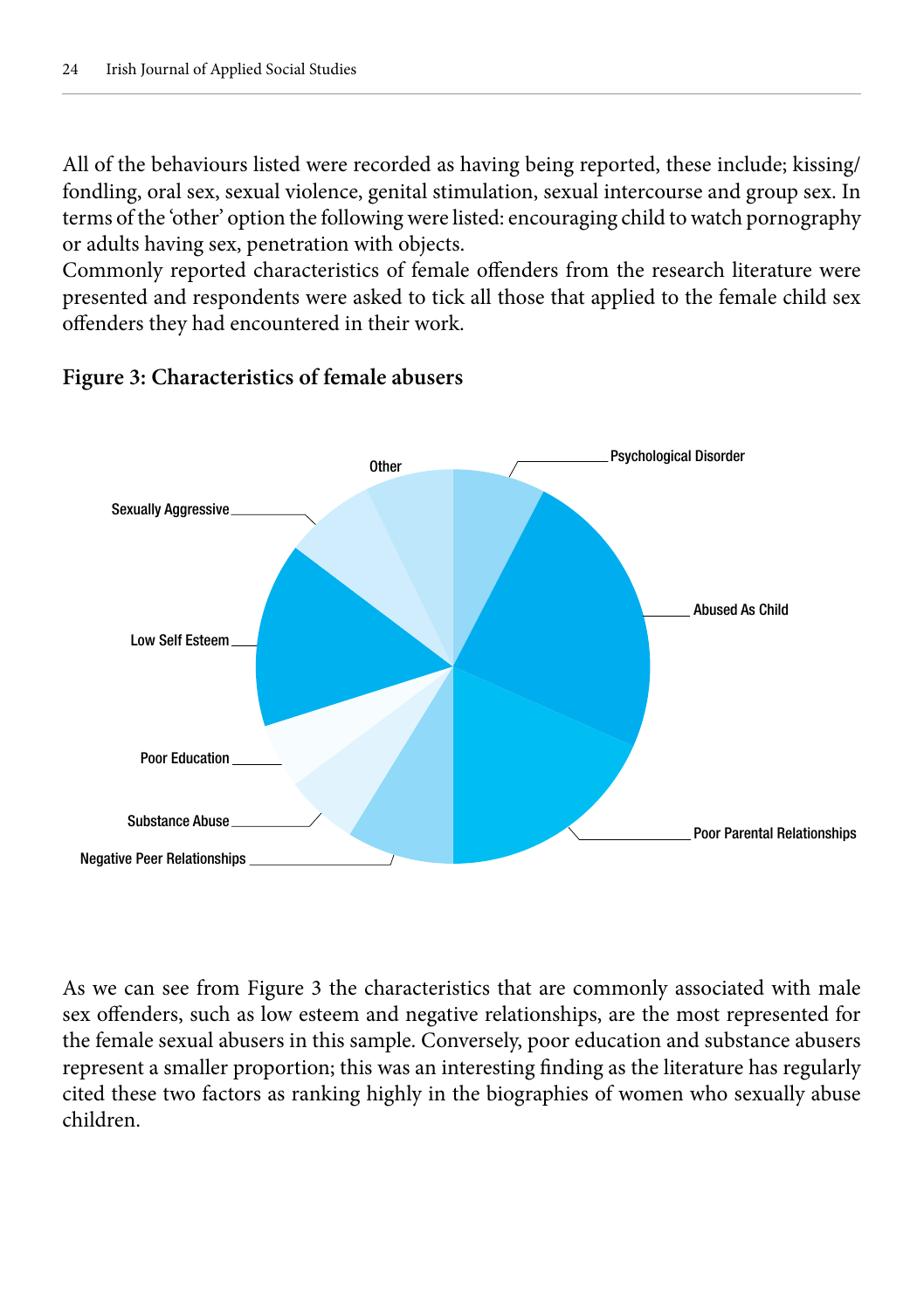#### Current Policies and Procedures

Respondents were asked a number of questions regarding policies and procedures:

*Q: Have you received training specifically related to female sexual abusers or their victims?*

Only eight per cent of the 86 respondents had received training specifically related to female sexual abusers.

*Q: In your opinion, is the process of managing females who sexually abuse, or their victims, different than the processes for males who abuse?*

Seventy one per cent stated that the management of females was different than that for male abusers. While this is a surprising result it is also alarming as it indicates that females are indeed processed differently than male offenders. A number of the respondents provided qualitative feedback on why this was the case.

P9: "Attitudes are different, females are not easily suspected of being abusers".

P53: "Very difficult to answer. Less frequently detected and reluctance to be perceived as a crime, these issues implicitly affect management".

The above responses are a sample of those provided and it is beyond the scope of this paper to provide all of the responses submitted. One can surmise that professionals in this study are aware of many issues such as attitudes, beliefs and a gender bias when dealing with female abusers. However, despite this awareness, the management of this type of offender seems to be problematic for the sample in this research. This demonstrates that a clear policy and training is required to guide professionals.

*Q: Do you think that female sexual abusers; should be risk assessed; should attend a sex offender treatment programme; should appear on the sex offenders register; are less dangerous than male offenders?*

All of the above questions required a yes or no response. Ninety per cent stated that female abusers should be risk assessed but many acknowledged no such tool exists. Eighty nine per cent felt female abusers should attend treatment, 83% stated that female abusers should appear on the sex offenders register. Seventy four per cent felt that female abusers were not less dangerous than males.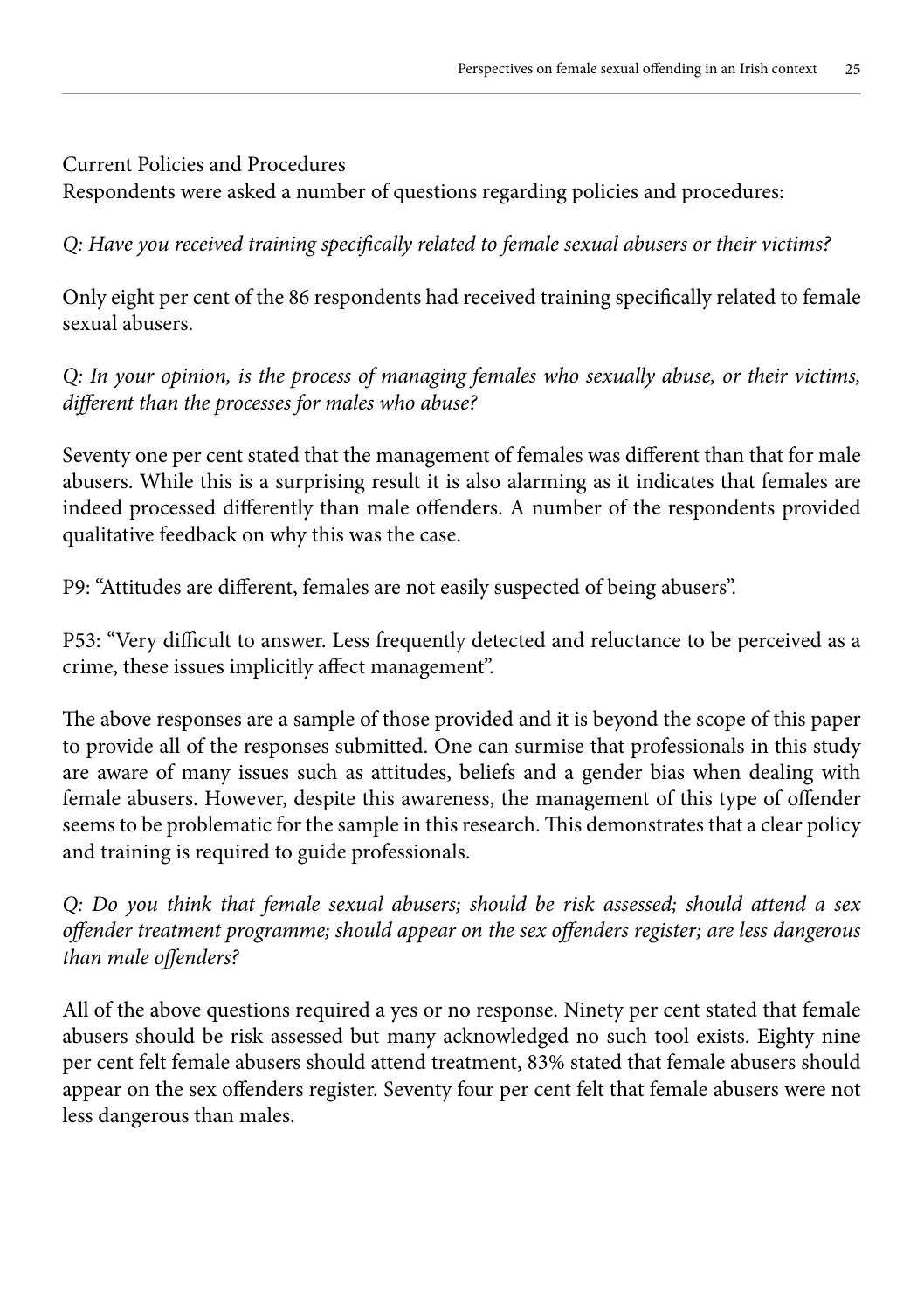#### Additional Feedback

The questionnaire concluded with a section that asked participants to report any additional comments they may have. A thematic analysis of this feedback reveals that the comments fall into four categories; victim issues, policy, recognition barriers and rationalisation of behaviours.

*Victim Issues:* Participants took the opportunity to discuss the effect that female perpetrated abuse can have on victims:

P1: "Yes the impact on the victims was certainly different for those abused by males. Especially for the male victims, the sense of shame, guilt and helplessness seemed to be very much increased. In the case of the female victims, I think the full impact has not been fully comprehended. In some ways they seem to feel that it was less sexual violence because it was carried out by a woman".

P22: "A lot of similarities but also some differences - victims of female abuse may have greater sense of shame and stigma as female abuse occurs less frequently".

*Policy:* The category of policy refers to instances when respondents described issues relating to procedural aspects, such as education, management and resources. Participant number 2 identifies a need for training on the issue.

P2: "I would agree that this area is a far greyer area which deserves much more consideration and research, along with a more detailed explanation and education into it".

A number of participants acknowledge the lack of clarity surrounding the issue, describing it as 'a grey area'.

P36: "Yes it is my belief that society holds the opinion that females cannot sexually abuse, thus I feel that there is no process in place to manage female abusers".

P39: "Yes all of the scarce resources are directed towards male offenders".

P68: "Yes, as very little attention is given to females so the trend is to focus on male abusers".

P53: "Females should be risk assessed but no baseline available".

*Recognition Barriers:* The thematic analysis revealed a category titled 'recognition barriers', this refers to barriers that specifically prevent females being detected as child sexual abusers. Examples of these include, abuse by females is less serious than abuse commtted by males, female child abusers are always victims themselves.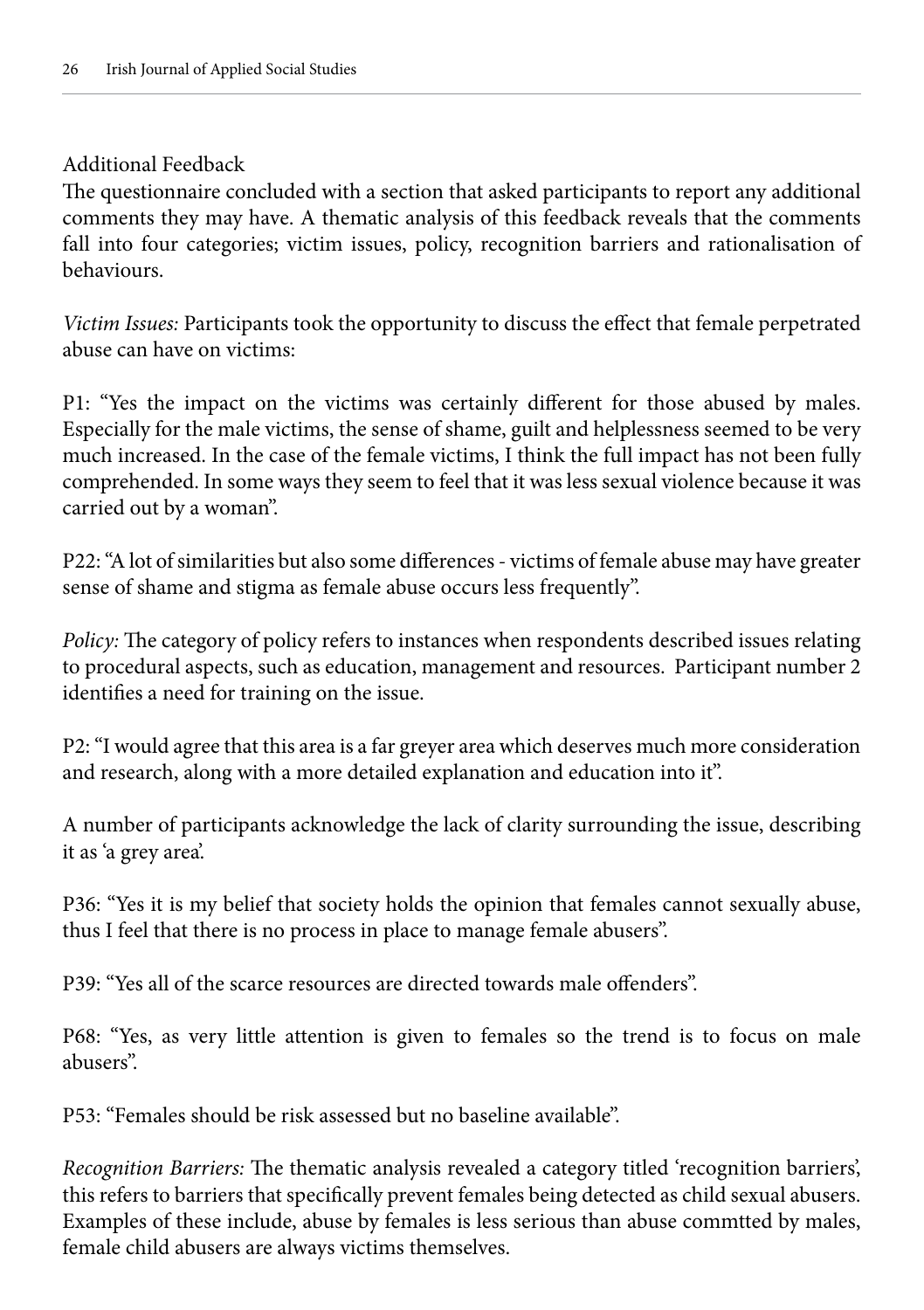P32: "Yes I think that society in a sense expects males to abuse, it seems to go against the grain when the abuser is female".

P38: "Yes broad opinion (social) that abuse perpetrated by a female is less serious, yardstick should be victim impact".

P66: "Yes, society tends to react differently, therefore abusive females can view themselves as being victims also rather than abusers. Also the abuse tends to be of a less 'violent' nature".

P75: "Yes I think there is somewhat a greater degree of leniency in managing females who sexually abuse".

P50: "My clinical intuition suggests that I have got clients who have been sexually abused by their mothers but they have not disclosed".

*Rationalisation of Behaviours:* It has been noted in the literature that professionals often seek to minimise the abusive behaviours perpetrated by females and that women who sexually abuse children are viewed as less bad than males or not in control of their behaviour. This attitude was also reflected in this questionnaire as a number of people sought to offer explanations as to why women would sexually abuse children.

P10: "often poor parenting skills, substance abuse, in abusive relationships, victims of abuse themselves, need therapy".

P68: "It is more common in my experience that females involved in sexual abuse take part in coercive behaviour with a child who is being abused by a male or set the scene allowing males to have access to children, including their own children".

The purpose of this study was to research the professionals' perspectives of women who sexually abuse children in an Irish context. There were two main aims. Firstly, to compare the findings with the current literature and secondly to compare the Irish experience with a recent study conducted in the UK by the NSPCC (2005). A range of issues was investigated and the study supported the findings of many other researchers in the area but also raised issues about current typologies and prevalence rates. Typologies have failed to include the full range of motivations (for example, deviant sexual interest) for female offending behaviour and have tended to minimise responsibility for such behaviours. The questionnaire has also indicated that recent recommendations issued in the UK by the NSPCC should also be applied to the Irish setting.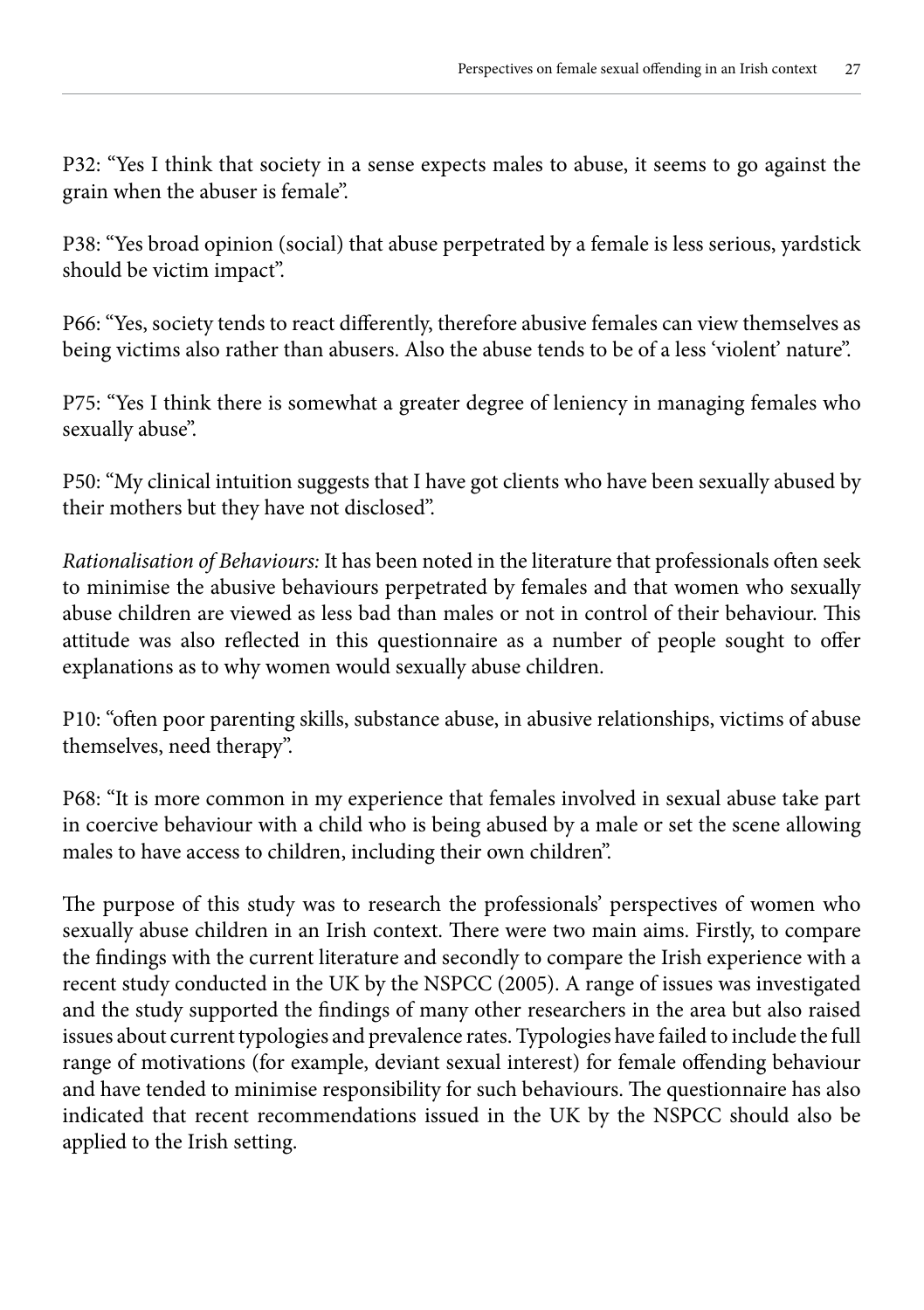### **Discussion**

The intention of this questionnaire was to establish an understanding of perspectives of female sexual offending in an Irish context. A questionnaire was designed based on a review of the current literature which identified a number of areas of interest; respondent details, prevalence rates, characteristics of female abusers and their victims and, finally, current policies and procedures in place to deal with female sexual abusers.

A number of key findings emerged. With reference to the prevalence rates of female perpetrated child sexual abuse in Ireland it was surprising that such a large number of respondents reported having contact with the victims of female sexual abuse as this is not reflected in statistics of organisations such as those that fall under the Criminal Justice System. These were interesting findings as it illustrates that Ireland does have women who sexually abuse children and that a large number of victims have disclosed this abuse. The NSPCC (Bunting, 2005) noted that in their study many organisations did not record the gender of the perpetrator and that professionals did not ask if the abuser was male or female. They also recommended that professionals should routinely ask about the gender of the perpetrator in order to demonstrate acceptance as these factors may have an influence on the discrepancies between official statistics and other studies.

The findings from the section exploring the characteristics of female sexual abusers and their victims revealed that boys and girls are equally likely to be the victims and the abuse tends to be interfamilial. There are large discrepancies between studies. Many argue that in general girls are more likely to be the victims of female perpetuated sexual abuse. Rudin et al.'s (1995) comparative study of male and female sex offenders revealed that 62% of the female perpetrators' victims were female. Faller's (1987) study revealed that over 64% of the victims of female perpetrators were female. However, Faller's (1995) study showed that 50% of her sample of female perpetrators had abused both male and female children, 40% had abused females only and 10% had abused males only.

Participants also supplied information regarding the relationship of the abuser to their victim. The current findings that the abuser was more likely to be related to the victim supports the current literature (Saradjian, 1996; Denov, 2004; Elliott, 1997). Allen's (1991) comparative study of male and female offenders found that 70% of the female's victims were immediate family members or close relatives, in comparison to 59% of the male offender's victims. The Dublin Rape Crisis Centre (2005) reported that where a caller identified their offender as a female it was always a parent or other female relative.

The most significant finding in this section was the rating of typologies. Previous studies of professionals conclude that female abusers are more likely than male abusers to be classed as 'mad' or not in control of their behaviours (Hetherton, 1999). Others have argued that training of professionals about the issue would reduce this misconception (Bunting, 2005).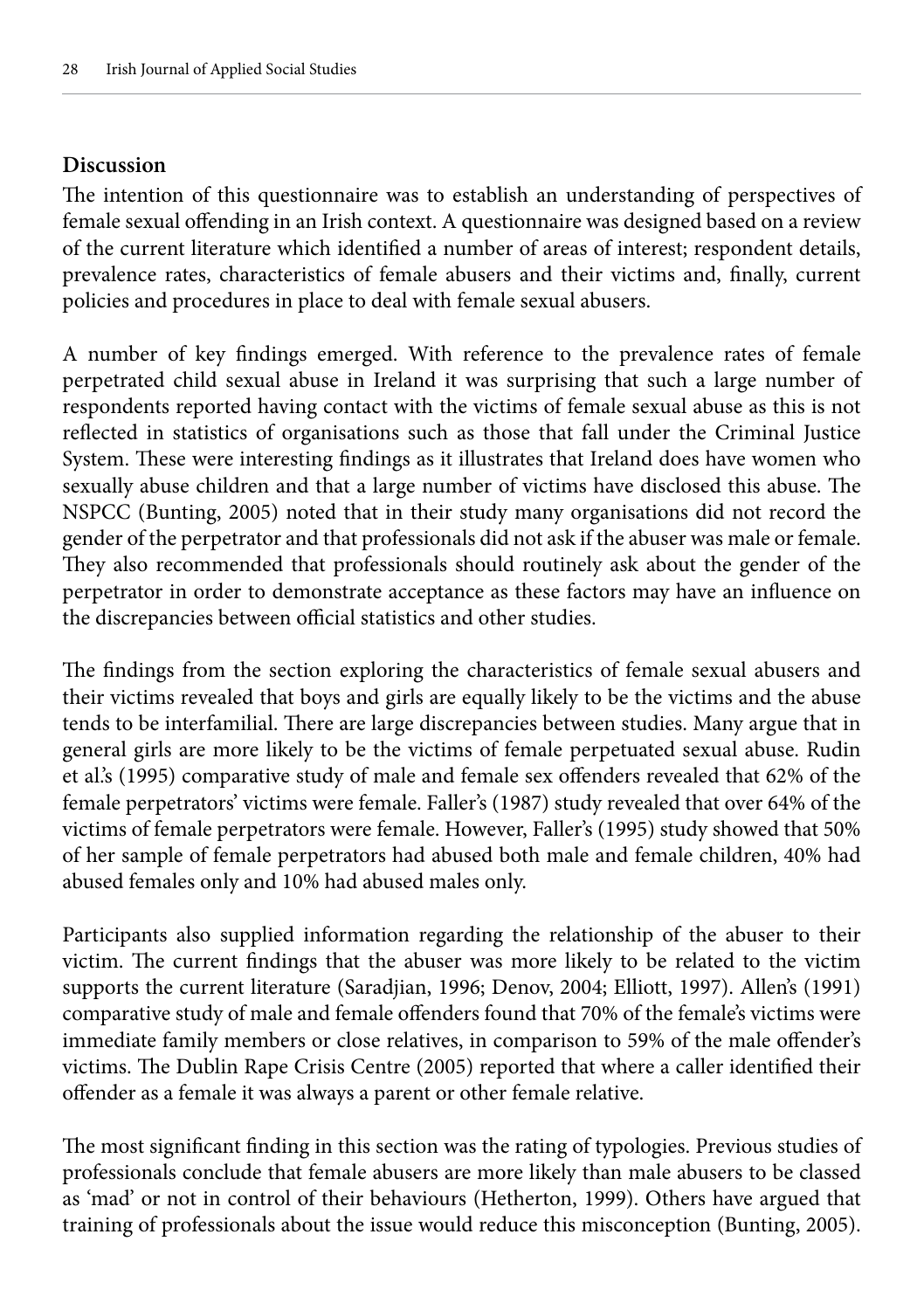Interestingly, current typologies do not make reference to 'sexual deviance' in females but here it was rated higher than the labels of 'teacher/lover' and 'male coerced', two categories that dominate the typology literature. The category of 'experimenter' was also ranked quite highly. It is a problematic category for a number of reasons. If the abuser is labelled an 'experimenter' does it have an effect on how the seriousness of the behaviour is perceived and does this have implications for how the abuser is dealt with? In their study of professionals, Hetherton & Beardsall (1988) noted that female offending behaviours were classed as inappropriate as opposed to criminal and argue that this is due to an unwillingness to view female abusers as analogous to male abusers. These findings illustrate the need for debate and development of a new typology that incorporates the full scope of the different kinds of female abusers.

A common area of discussion in the academic literature is the attempt to describe characteristics that are common among female child sexual abusers such as low socioeconomic status, poor education and substance abusers (Travin, Cullen and Protter, 1990; Faller 1995; Grayston & De Luca, 1999). This is an interesting approach since the male sexual offender literature clearly states that males who commit sexual offences are a heterogeneous group (Marshall, Laws & Barbaree, 1990; Canter, Hughes & Kirby, 1998). The findings in this study support those of other studies. However, as with other studies in this area, there are a number of caveats to consider. In this study many of the opinions are based on professionals who work in social services and it is argued that the nature of the referral sources may be more likely to include poor families with a limited education and thus bias the findings (Grayston & DeLuca, 1999). Women with a history of substance abuse are also more likely to come to the attention of the authorities. Thus, it is inappropriate to draw conclusions about the demographic characteristics of female sex offenders without further research that incorporates a more diverse sample. The literature on male sexual offending indicates that male offenders are a heterogeneous group. Hislop (2001) argues that as research in the area expands and female perpetrated abuse is more recognised that a more heterogeneous sample will also emerge.

The key findings on current policies and procedures indicate a need for major advances in the field as only eight per cent of those sampled had received training specifically related to female abusers. The majority also stated that female abusers are managed differently than males and 90% felt that these offenders should be risk assessed but many noted that no such tool exists. It can be concluded that a clear policy and management system is currently required in Ireland to deal with this type of offender. The NSPCC (Bunting, 2005) report also concluded that the lack of training and understanding about the issue of female abusers prevents the recognition of this form of abuse and perpetuates the gender bias, where females are seen as less harmful.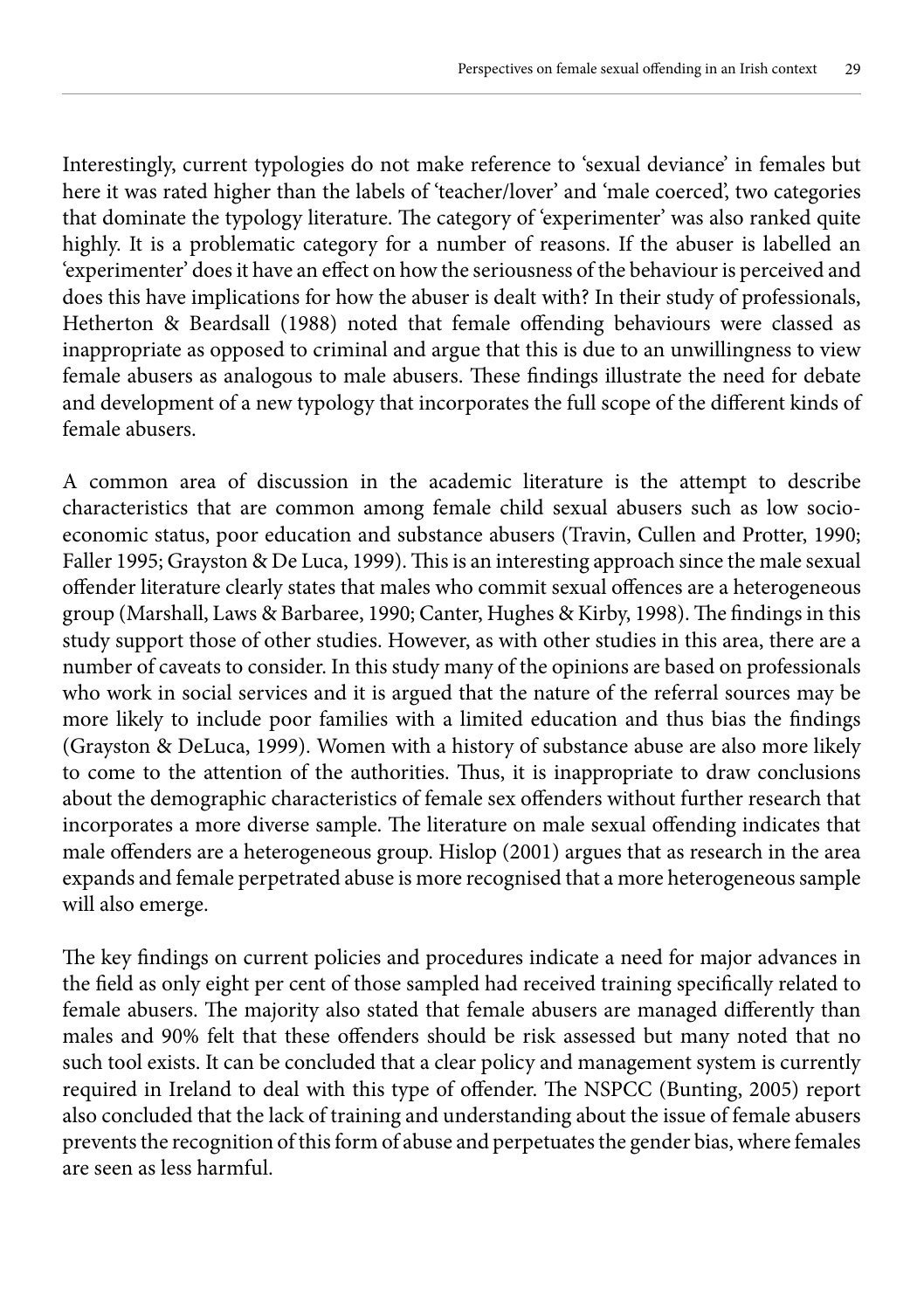The final aspect of the questionnaire was a qualitative section where participants could record some other comments on the issue. The feedback was analysed and categorised into four themes, victim issues, policy, recognition barriers and rationalisation of behaviours. The responses provided on victim issues primarily revealed that victims can feel more isolated. Denov (2004) reported that victims had difficulty perceiving the behaviour as abuse as it was often accompanied with great affection and nurturing.

The category of 'recognition barriers' presented a range of responses from participants that support other findings in the area. A number of researchers have argued that it is almost impossible to formulate any conclusions regarding female sexual offenders due to a range of issues such as attitudes and a gender bias. Hetherton (1999) proposes several common beliefs that prevent the recognition of female perpetrated abuse: child sexual abuse is a problem perpetrated by men, sexual behaviour by women towards children is subtle not serious, these women must be 'mad' or not in control of their behaviours.

The participants in the current study have reflected Hetherton's (1999) findings that abuse by females is perceived as less serious and thus difficult to detect. This has implications for current understandings of typologies and prevalence rates as the evidence suggests that this is a significantly under-reported and under-recognised problem. Other researchers have argued that attitudes of professionals also contribute to the lack of disclosures and under-recognition (Denov, 2001). A number of researchers have argued that victims of female sexual abusers have more difficulty disclosing, men are assumed to be the perpetrators and thus they feel a greater sense of stigma and isolation (Elliott, 1997; Denov, 2004).

It has been argued in the introduction that adopting an approach where the abuser is primarily viewed as a victim, is harmful to both the offenders and the victims. The minimisation of responsibility may have an effect on the type of treatment an offender may receive. In respect of the victim, minimisation in these cases makes them feel more isolated as the abuse they suffered is viewed as being not as serious as abuse perpetrated by males. The effects of this have been discussed in a study conducted by Denov (2004) who investigated victim's experiences of disclosing female perpetrated abuse to professionals. Participants reported a number of negative responses including minimisation and disbelief.

Findings from this study suggest that it can be concluded that a protocol for managing female sexual offenders is urgently required in Ireland and a number of areas require action. A clear procedure needs to be established on how to manage female abusers from the moment an allegation is made, investigating the case, risk assessment and right through to treatment. The similarities between male and female offenders should be recognised and analogous management systems should be in place. Child protection workers should receive training specifically related to female perpetrated sexual abuse in order to reduce recognition barriers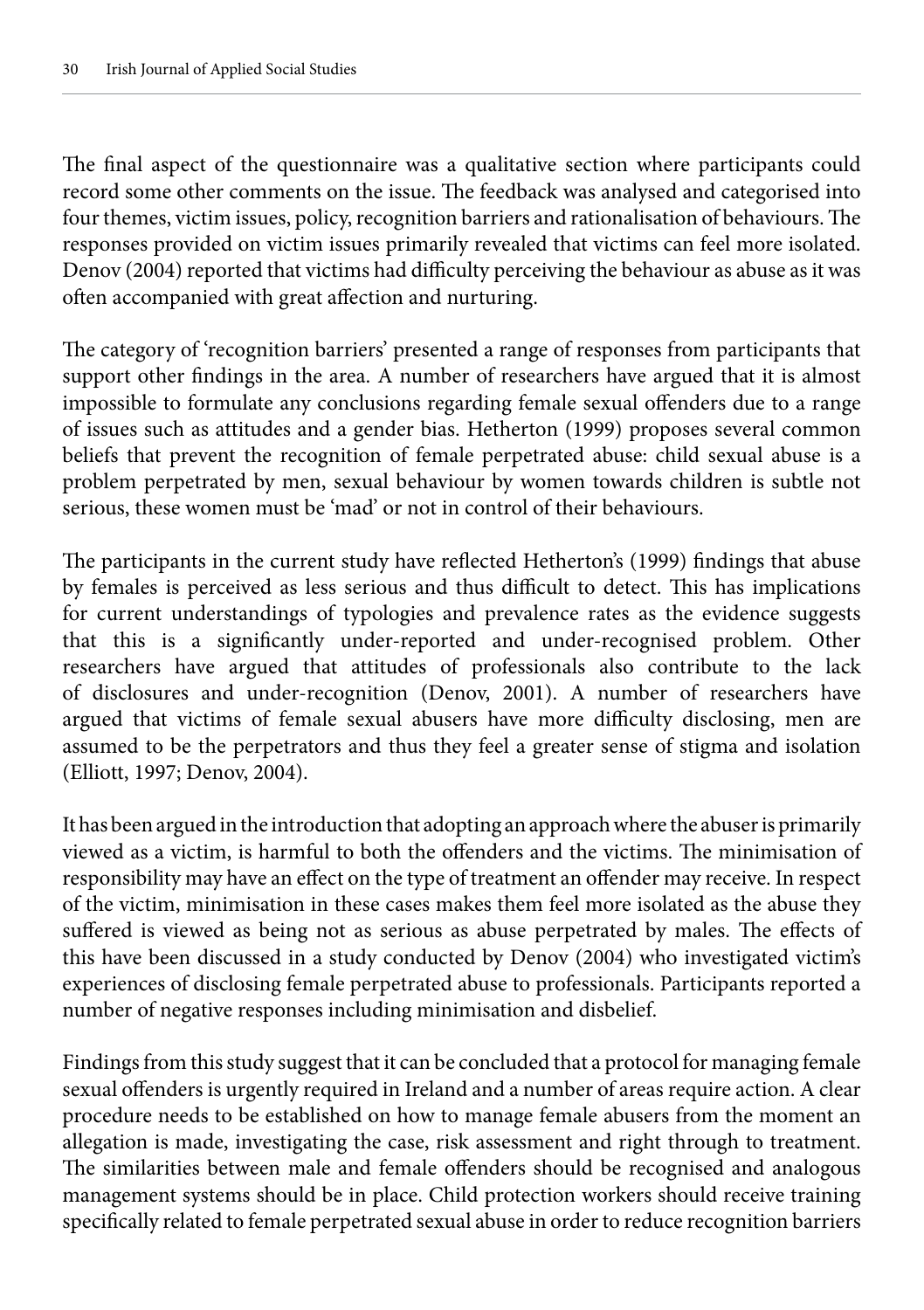and improve confidence in how to manage the allegations. A risk assessment tool should be developed and this should inform how the offender is managed.

Finally, treatment programmes are required that address offending behaviour while not minimising the responsibility of the offender's abusive acts. However, there is also a sense of optimism about the future development of this much neglected area. The majority of participants sampled in this survey recognise the problems they face and communicate a desire for change.

#### **References**

- Allen, C. (1991). Women as perpetrators of child sexual abuse: Recognition barriers. In A. Horton, B. Johnson, L. Roundy and D. Williams (Eds.), The incest perpetrator: A family member no one wants to treat. Newbury Park: Sage.
- Bunting, L. (2005). Females who sexually offend against children. Responses of the child protection and criminal justice systems. London: NSPCC.
- Canter, D., Hughes, D. and Kirby, S. (1998). Pedophilia: Pathology, criminality or both? The development of a multivariate model of offence behaviour in child sexual abuse. The Journal of Forensic Psychiatry, 9(3), 532-555.

Cavanagh Johnson, T. (1989). Female child perpetrators: Children who molest other children. Child Abuse and Neglect, 13, 571-585.

Davin, P., Hislop, J. and Dunbar, T. (1999). Female sexual abusers. Brandon: Safer Society Press.

- Davis, G. and Leitenberg, H. (1997). Adolescent sex offenders. Psychological Bulletin, 101 (3), 417-427.
- Denov, M. (2001). A culture of denial: Exploring professional perspectives on female sexual offending. Canadian Journal of Criminology, 43(3), 303-329.
- Denov, M. (2004). Perspectives on female sex offending. A culture of denial. Aldershot: Ashgate.

Dublin Rape Crisis Centre. (2005). 25th anniversary report. Retrieved from www.drcc.ie/report/anniversary\_report.pdf

Elliott, M. (1997). Female sexual abuse of children. The ultimate taboo. Chichester: John Wiley and Sons.

Faller, K. (1987). Women who sexually abuse children. Violence and Victims, 2(4), 263-276.

Faller, K. (1995). A clinical sample of women who have sexually abused children. Journal of Child Sexual Abuse, 4(3), 13-30.

- Finkelhor, D. and Russell, D. (1984). Women as perpetrators: Review of the evidence. In D. Finkelhor (Ed.). Child sexual abuse: New theory and research. New York: The Free Press.
- Grayston, A. and DeLuca, R. (1999). Female perpetrators of child sexual abuse: A review of the clinical and empirical literature. Aggression and Violent Behavior, 4(1), 93-106.
- Green, A. and Kaplan, M. (1994). Psychiatric impairment and childhood victimisation experiences in female child molesters. Journal of the American Academy of Child and Adolescent Psychiatry, 33(7), 954-961.
- Hetherton, J. (1999). The idealisation of women: Its role in the minimisation of child sexual abuse by females. Child Abuse and Neglect, 23(2), 161-174.
- Hetherton, J and Beardsall, L. (1988). Decisions and attitudes concerning child sexual abuse: Does the gender of the perpetrator make a difference to child protection professionals? Child Abuse and Neglect, 22(12), 1265-1283.
- Hislop, J. (2001). Female sex offenders: What therapists, law enforcement and child protective services need to know. Ravensdale: Issues Press.
- Johnson, R. and Shrier, D. (1987). Past sexual victimisation by females of male patients in an adolescent medicine clinic population. American Journal of Psychiatry, 144(5), 650-652.
- Kaplan, M. and Green, A. (1995). Incarcerated female sexual offenders: A comparison of sexual histories with eleven female nonsexual offenders. Sexual Abuse: Journal of Research and Treatment, 7(4), 287-300.
- Krug, R. (1989). Adult male report of childhood sexual abuse by mothers: Case descriptions, motivations and long-term consequences. Child Abuse and Neglect, 13(1), 111-119.
- Lambert, S. and O' Halloran, E. (2008). Deductive thematic analysis of a female paedophilia website. Psychiatry, Psychology & Law, 15(2), 1-15.
- Marshall, W. Laws, D. and Barbaree, H. (Eds.). (1990). Handbook of sexual assault: Issues, theories and treatment of the offender. New York: Plenum Press.
- Matthews, J., Matthews, R. and Speltz, K. (1991). Female sexual offenders: A typology. In M. Patton (Ed.), Family sexual abuse: Frontline research and evaluation. London: Sage Publications.